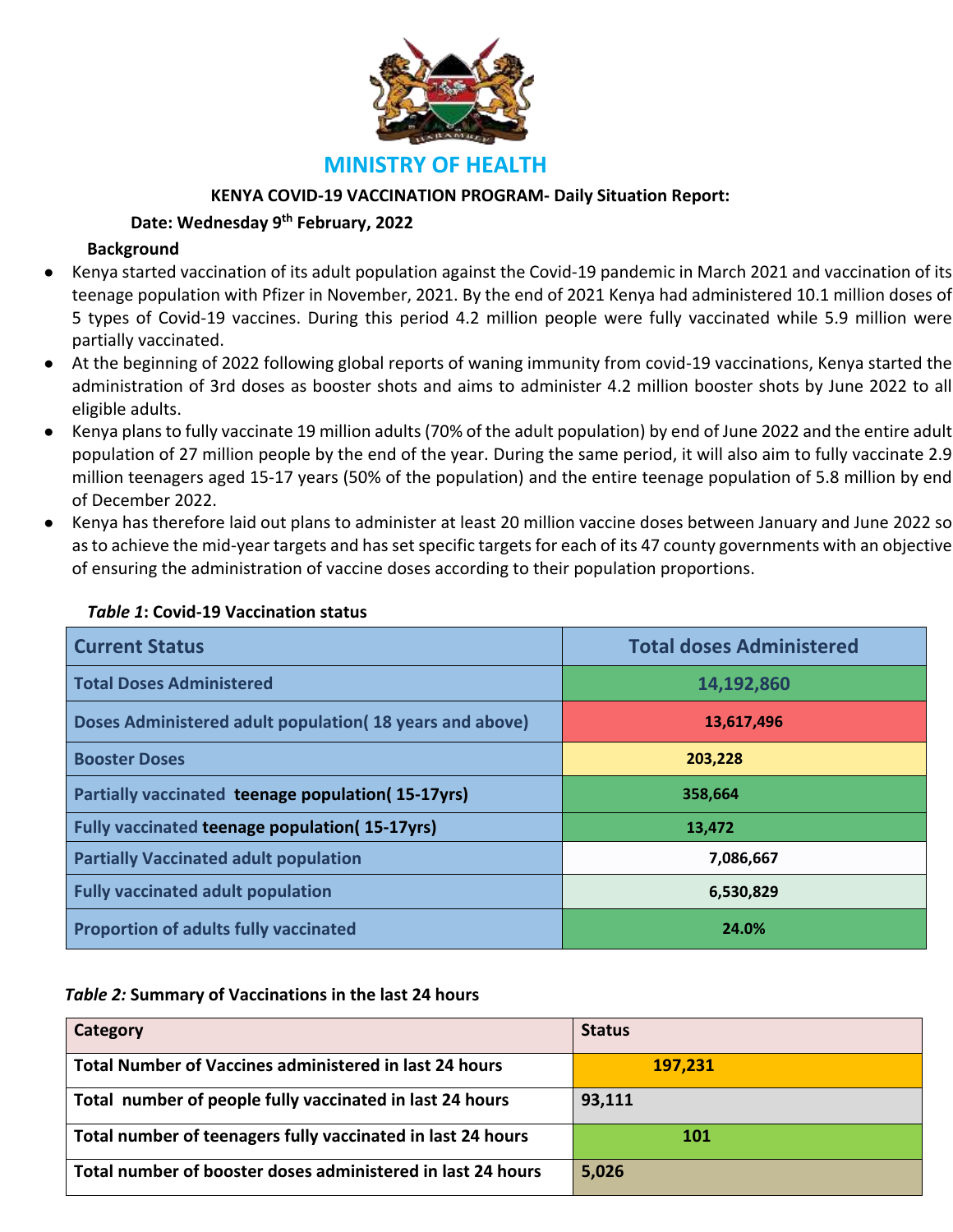## *Table 3:* **Vaccination status by Age group**

| Age                       | Dose 1    | Dose 2    | <b>Johnson &amp; Johnson</b> |
|---------------------------|-----------|-----------|------------------------------|
| 70+ years                 | 444,140   | 304,314   | 93,692                       |
| 60-69 years               | 666,202   | 479,832   | 146,680                      |
| 50-59 years               | 981,787   | 717,749   | 222,220                      |
| 40-49 years               | 1,395,607 | 968,319   | 383,117                      |
| 30-39 years               | 1,722,329 | 1,100,727 | 537,701                      |
| 18-29 years               | 1,876,602 | 916,114   | 660,364                      |
| <b>Total Above 18 yrs</b> | 7,086,667 | 4,487,055 | 2,043,774                    |

## *Table 4:* **Adults fully vaccination status by county coverage summary**

|                 | No. County         | Number of    | <b>Target</b> | % of fully No. |              | <b>County</b>     | Number of    | <b>Target</b>   | % of fully |
|-----------------|--------------------|--------------|---------------|----------------|--------------|-------------------|--------------|-----------------|------------|
|                 |                    | adults fully | Population    | vaccinate      |              |                   | adults fully | Population      | vaccinated |
|                 |                    | vaccinated   | above18 years | d adults       |              |                   | vaccinated   | labove<br>years | 18adults   |
| 1               | Nyeri              | 228,456      | 510,028       | 44.8%          | 25           | Migori            | 107,941      | 557,657         | 19.4%      |
| 2               |                    |              |               |                | 26           |                   |              |                 |            |
|                 | Nairobi            | 1,316,138    | 3,052,494     | 43.1%          |              | Kisii             | 134,046      | 697,445         | 19.2%      |
| 3               | Laikipia           | 98,433       | 306,448       | 32.1%          | 27           | Makueni           | 105,835      | 584,379         | 18.1%      |
| 4               | Kiambu             | 501,726      | 1,623,545     | 30.9%          | 28           | Elgeyo Marakwet   | 44,044       | 243,690         | 18.1%      |
| 5               | Kakamega           | 300,587      | 982,838       | 30.6%          | 29           | Nandi             | 86,988       | 492,652         | 17.7%      |
| 6               | Taita Taveta       | 62,278       | 213,335       | 29.2%          | 30           | Lamu              | 14,245       | 83,433          | 17.1%      |
| 7               | Kirinyaga          | 120,679      | 413,708       | 29.2%          | 31           | <b>Busia</b>      | 78,295       | 465,190         | 16.8%      |
| 8               | Kisumu             | 182,208      | 656,147       | 27.8%          | 32           | Baringo           | 56,829       | 338,937         | 16.8%      |
| 9               | Uasin Gishu        | 188,430      | 693,570       | 27.2%          | 33           | Homa Bay          | 101,650      | 608,326         | 16.7%      |
| 10              | Vihiga             | 88,824       | 329,317       | 27.0%          | 34           | Samburu           | 19,743       | 145,608         | 13.6%      |
| 11              | Nyandarua          | 98,740       | 376,776       | 26.2%          | 35           | Kitui             | 74,715       | 624,506         | 12.0%      |
| 12              | Nakuru             | 330,331      | 1,273,265     | 25.9%          | 36           | Kwale             | 53,339       | 451,261         | 11.8%      |
| 13              | Bungoma            | 218,396      | 843,735       | 25.9%          | 37           | Turkana           | 53,526       | 468,878         | 11.4%      |
| 14              | Muranga            | 173,029      | 675,364       | 25.6%          | 38           | West Pokot        | 31,378       | 283,727         | 11.1%      |
| 15              | Machakos           | 226,003      | 905,172       | 25.0%          | 39           | Isiolo            | 14,284       | 133,358         | 10.7%      |
| 16              | Embu               | 97,229       | 395,980       | 24.6%          | 40           | <b>Bomet</b>      | 47,319       | 465,963         | 10.2%      |
| 17              | Tharaka Nithi      | 59,643       | 246,699       | 24.2%          | 41           | Narok             | 55,095       | 548,229         | 10.0%      |
| 18              | Siaya              | 127,286      | 536,031       | 23.7%          | 42           | Kilifi            | 78,766       | 784,567         | 10.0%      |
| 19              | Mombasa            | 188,103      | 804,202       | 23.4%          | 43           | Garissa           | 38,341       | 399,358         | 9.6%       |
| 20              | <b>Trans Nzoia</b> | 118,330      | 518,077       | 22.8%          | 44           | Marsabit          | 18,687       | 219,170         | 8.5%       |
| 21              | Nyamira            | 77,613       | 341,397       | 22.7%          | 45           | <b>Tana River</b> | 12,248       | 151,051         | 8.1%       |
| $\overline{22}$ | Kajiado            | 147,282      | 663,201       | 22.2%          | 46           | Mandera           | 27,284       | 341,857         | 8.0%       |
| 23              | Meru               | 197,418      | 949,186       | 20.8%          | 47           | Wajir             | 25,179       | 337,296         | 7.5%       |
| $\overline{24}$ | Kericho            | 103,890      | 508,980       | 20.4%          | <b>Total</b> |                   | 6,530,829    | 27,246,033      | 24.0%      |

Table 4 above and figure 1.1 below, shows the total county cumulative trends and proportion of fully vaccinated.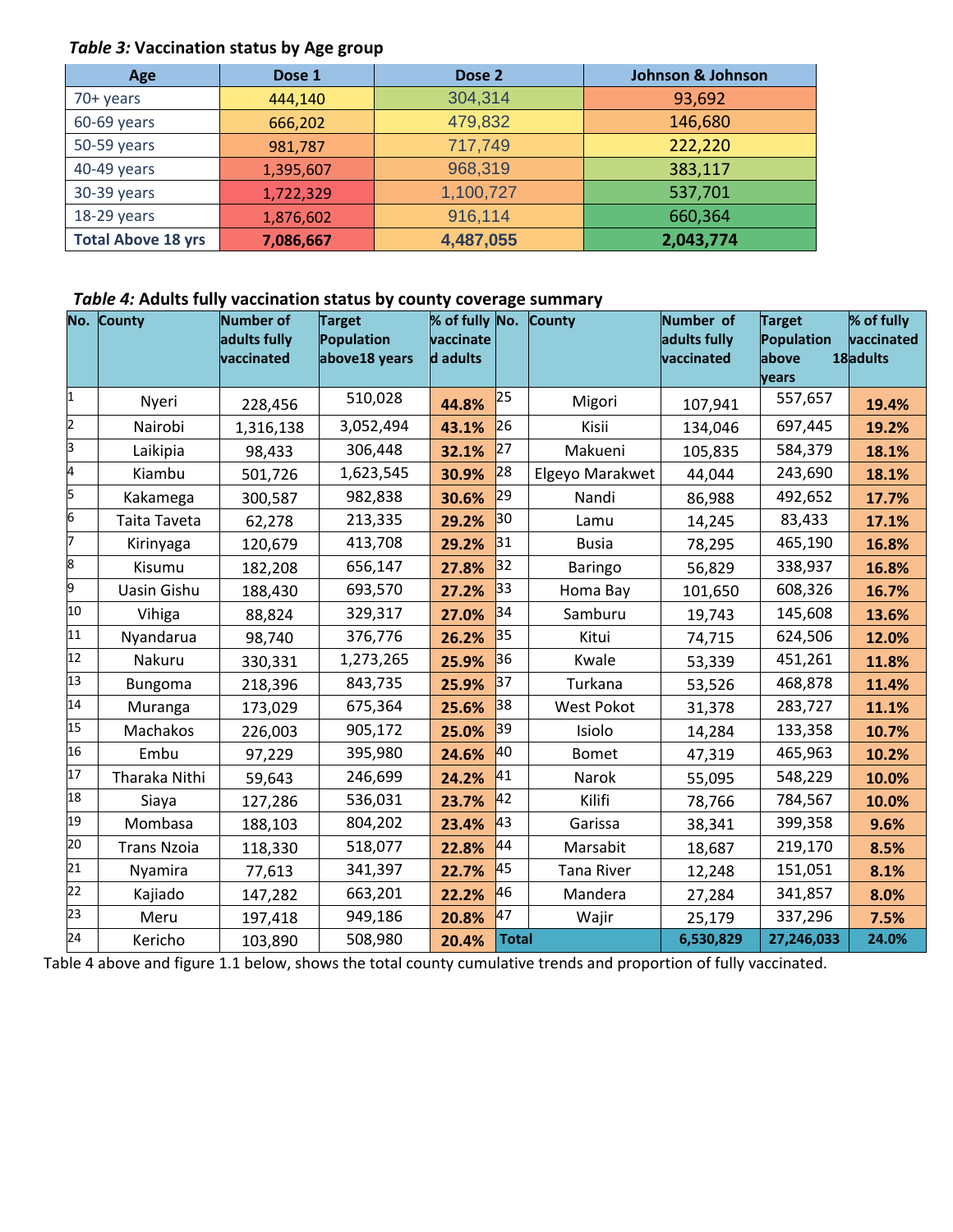

## **Figure 1.1 Adults fully vaccination**

*Table 5:* **Fully vaccinated Vs. partially vaccinated above 18 years by priority group**

| Priority group           | Johnson<br>&<br>Johnson | Dose 2<br>Uptake | <b>Total Fully</b><br>vaccinated<br>$(J&J + Does 2$<br>uptake) | Partially<br>Vaccinated<br>(Dose 1)<br>Uptake) | % Dose 2<br>uptake |
|--------------------------|-------------------------|------------------|----------------------------------------------------------------|------------------------------------------------|--------------------|
| <b>Health Workers</b>    | 22,799                  | 220,993          | 243,792                                                        | 254,521                                        | 86.8%              |
| <b>Security Officers</b> | 34,034                  | 193,789          | 227,823                                                        | 243,861                                        | 79.5%              |
| <b>Teachers</b>          | 58,023                  | 384,119          | 442,142                                                        | 482,578                                        | 79.6%              |
| Above 58 years old       | 270,397                 | 838,758          | 1,109,155                                                      | 1,187,560                                      | 70.6%              |
| Others                   | 1,658,521               | 2,849,396        | 4,507,917                                                      | 4,918,147                                      | 57.9%              |
| <b>Total</b>             | 2,043,774               | 4,487,055        | 6,530,829                                                      | 7,086,667                                      | 63.3%              |

## *Table 6***: Proportion of priority groups above 18 years fully vaccinated**

| Priority group           | Target population | <b>Fully vaccinated</b> | % Fully vaccinated by Occupation |
|--------------------------|-------------------|-------------------------|----------------------------------|
| <b>Health Workers</b>    | 208,418           | 243,792                 | 117.0%                           |
| <b>Security Officers</b> |                   | 227,823                 |                                  |
| <b>Teachers</b>          | 480,641           | 442,142                 | 92.0%                            |
| Above 58 years Old       | 2,594,585         | 1,109,155               | 42.7%                            |
| Others                   |                   | 4,507,917               |                                  |
| <b>Total</b>             | 27,246,033        | 6,530,829               | 24.0%                            |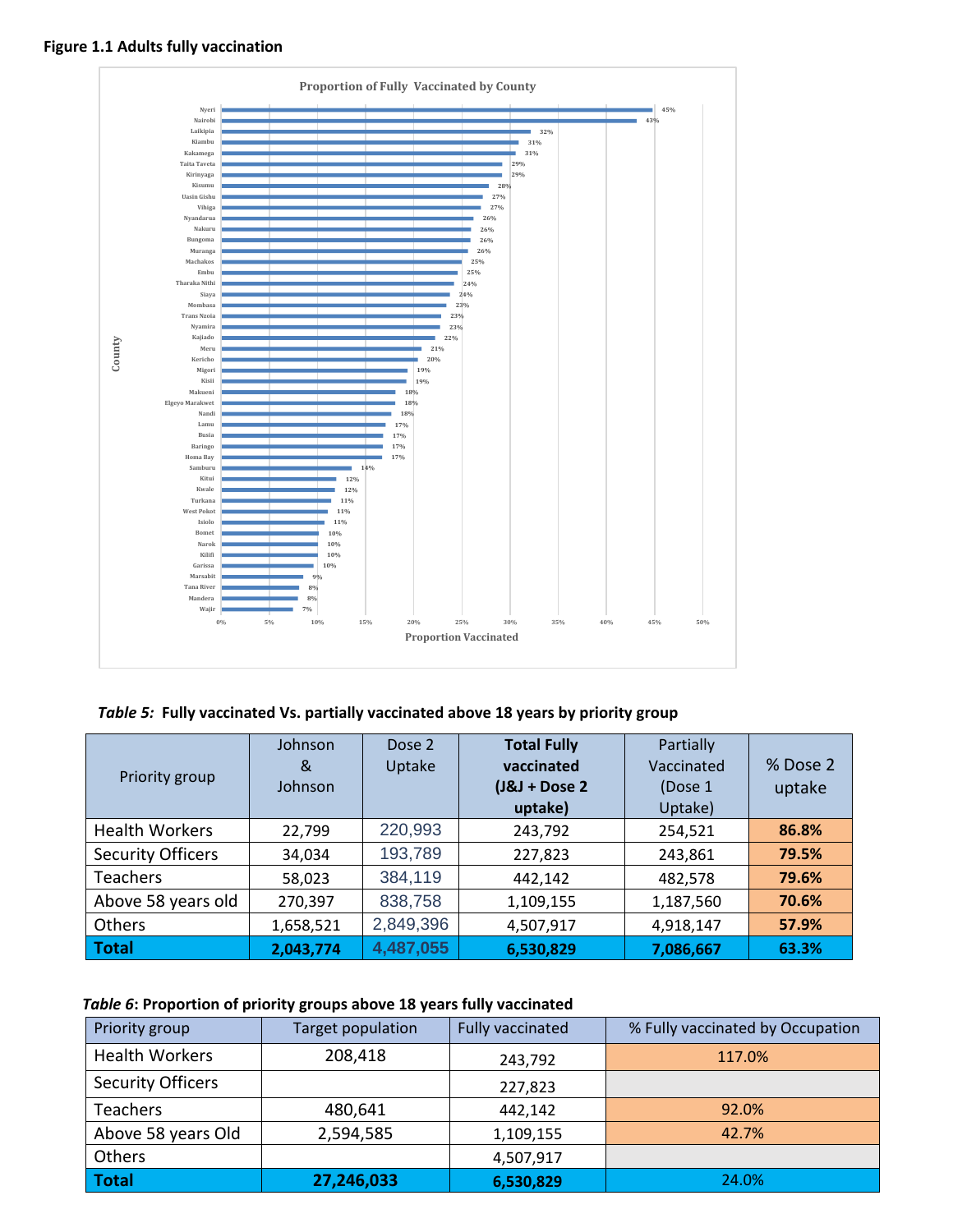#### *Table 7***: Booster dose Status by county**

| No.          | <b>County</b>      | <b>Received Booster dose No.</b> |    | <b>County</b>     | <b>Received Booster dose</b> |
|--------------|--------------------|----------------------------------|----|-------------------|------------------------------|
| $\mathbf{1}$ | Nairobi            | 77,886                           | 25 | Kilifi            | 1,499                        |
|              |                    |                                  |    |                   |                              |
| 2            | Nakuru             | 15,591                           | 26 | Nyamira           | 1,428                        |
| 3            | Kiambu             | 12,916                           | 27 | Vihiga            | 1,272                        |
| 4            | Nyeri              | 10,871                           | 28 | Nandi             | 1,212                        |
| 5            | <b>Uasin Gishu</b> | 8,872                            | 29 | Migori            | 1,182                        |
| 6            | Mombasa            | 6,856                            | 30 | Taita Taveta      | 943                          |
| 7            | Meru               | 6,218                            | 31 | Makueni           | 938                          |
| 8            | Kisumu             | 6,190                            | 32 | <b>Busia</b>      | 928                          |
| 9            | Muranga            | 4,850                            | 33 | Bomet             | 884                          |
|              | 10 Nyandarua       | 3,572                            | 34 | Narok             | 828                          |
|              | 11 Laikipia        | 3,546                            | 35 | Baringo           | 794                          |
|              | 12 Kajiado         | 3,428                            | 36 | Kwale             | 464                          |
|              | 13 Machakos        | 3,358                            | 37 | Elgeyo Marakwet   | 425                          |
|              | 14 Embu            | 3,222                            | 38 | Samburu           | 310                          |
|              | 15 Kirinyaga       | 3,051                            | 39 | Turkana           | 216                          |
|              | 16 Kakamega        | 2,947                            | 40 | <b>West Pokot</b> | 186                          |
|              | 17 Trans Nzoia     | 2,594                            | 41 | Isiolo            | 160                          |
|              | 18 Homa Bay        | 2,210                            | 42 | Garissa           | 130                          |
|              | 19 Bungoma         | 2,158                            | 43 | Tana River        | 112                          |
|              | 20 Siaya           | 1,915                            | 44 | Mandera           | 110                          |
|              | 21 Tharaka Nithi   | 1,761                            | 45 | Wajir             | 65                           |
|              | 22 Kisii           | 1,757                            | 46 | Marsabit          | 63                           |
|              | 23 Kericho         | 1,641                            | 47 | Lamu              | 37                           |
| 24           | Kitui              | 1,632                            |    | <b>Total</b>      | 203,228                      |

#### *Table:* **8 Covid -19 Weekly Trends Doses Administered**



## *Table 9: Summary of Vaccines supply situation*

| <b>Total Vaccine doses Received</b> | 24,648,720 |
|-------------------------------------|------------|
| Covax donations                     | 1,785,600  |
| GOK/AVAT procurement                | 897,600    |
| Covax bilateral donations           | 14,040,400 |
| Direct bilateral donations          | 7,925,120  |